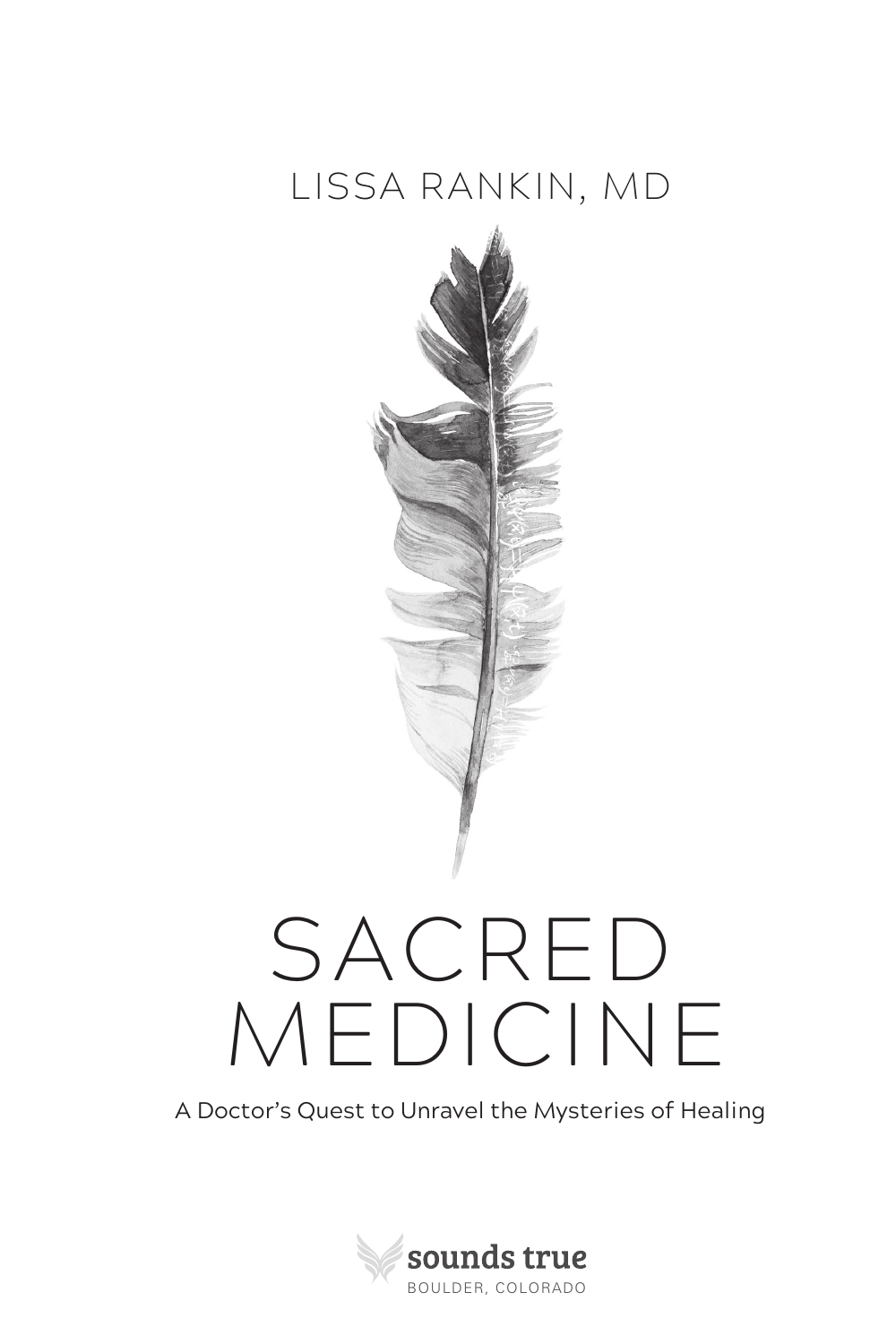### **Contents**

|              | Foreword by Gabor Maté, MD ix<br>Prologue: My Unexpected Healing Journey<br>xiii                                              |
|--------------|-------------------------------------------------------------------------------------------------------------------------------|
| Introduction | Assess Your Whole Health Intelligences<br>16                                                                                  |
| PART ONE:    | <b>HEALING TRANSFUSIONS</b><br>26                                                                                             |
| Chapter 1:   | Group Healing as Medicine<br>29<br>Group Healing Rituals<br>49                                                                |
| Chapter 2:   | The Energy Cure<br>51<br>The Bengston Method<br>66                                                                            |
| Chapter 3:   | The Energies of Life<br>69<br>Cherishing and Connecting the Chakras<br>83                                                     |
| Chapter 4:   | Pleasure Practices as<br>Medicine for the Body 97<br>Dance Your Medicine<br>102<br>Heal with Creativity 109                   |
| Chapter 5:   | Resacralizing Nature<br>111<br>Make Nature a Temple<br>127                                                                    |
| PART TWO:    | SHINING LIGHT ON THE SHADOW<br>130                                                                                            |
| Chapter 6:   | Feeling Is Healing<br>133<br>Spiritual Bypassing Tendencies<br>143<br>Five Tools to Help You Channel Emotions<br>158          |
| Chapter 7:   | Shoring Up Your Boundaries<br>161<br>Clearing Negative/Dark Energies<br>169<br><b>Cultural Appropriation Checklist</b><br>175 |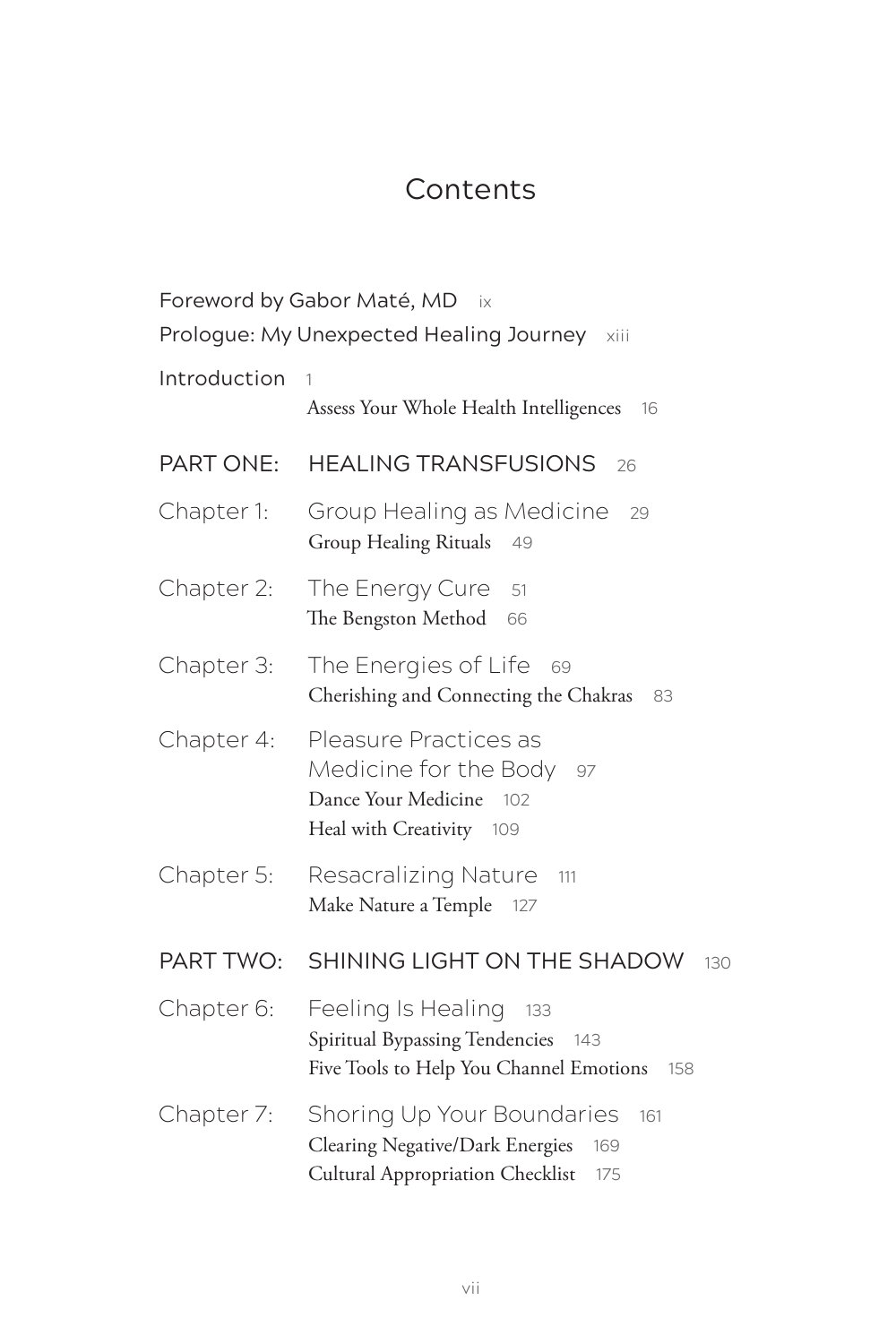Contents

| Chapter 8: Sacred Medicine Diagnostics 177   |  |
|----------------------------------------------|--|
| The Optimal Way to Perform a Muscle Test 197 |  |

Chapter 9: First, Do No Harm 201 How to Discern a Trustworthy Sacred Medicine Practitioner 222

### PART THREE: HEALING FROM THE ROOT 224

- Chapter 10: Healing Trauma *Is* Sacred Medicine 227 Have You Been Affected by Developmental Trauma? 240 Settle Your Nervous System with Somatic Experiencing 248
- Chapter 11: Illness as a Trailhead 251 Get to Know Your Protectors 269 IFS Self-Meditation 271
- Chapter 12: Energy Psychology 273 The AIT Body Alliance 286 Easy AIT Protocol #1 289 Easy AIT Protocol #2 293 The Basics of Three-Step Transformation 297
- Chapter 13: Healing the Collective 299

Acknowledgments 313

Books and Healing Resources 317

Notes 323

Index 335

About the Author 341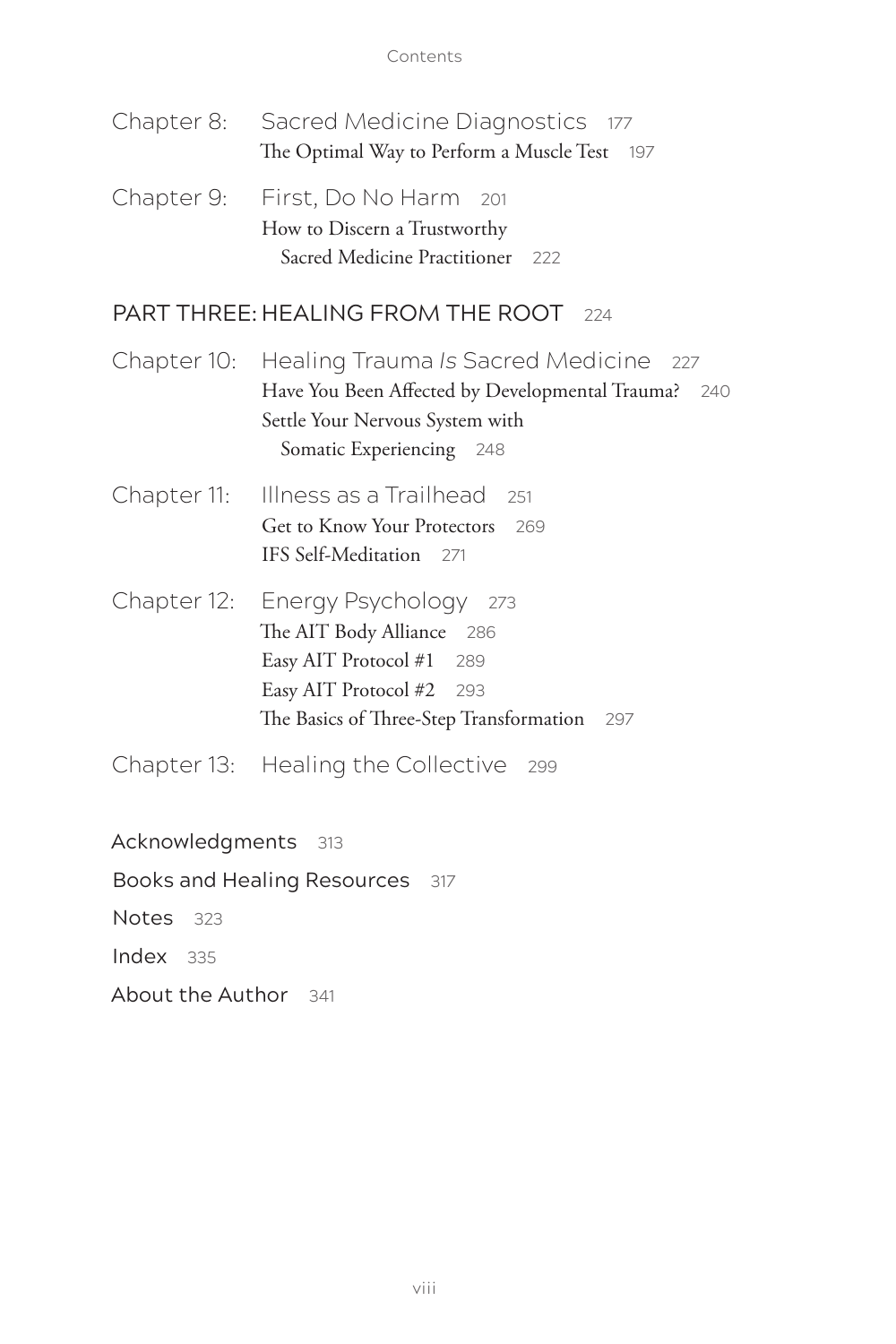# INTRODUCTION

e are all likely to get sick or injured at some point in our lives,<br>as are those we love. None of us are superhuman, so our frail-<br>ty will catch up to us one day. Even if you're someone who as are those we love. None of us are superhuman, so our frailty will catch up to us one day. Even if you're someone who eats a perfect diet, works out every day, avoids bad habits, follows doctor's orders, masters self-care, gulps down a dozen supplements, and meditates daily, there is no permanent immunity to guarantee you disease- and disability-free longevity. Although the body is brilliantly designed to heal itself, it can also break down, and our fragile psyches and souls might endure dark nights for reasons entirely outside our control.

Sometimes we get sick in ways easy to cure. When we do, we would be wise to use whatever medicine works, thanking our lucky stars that a cure exists. Even curable illness can humble us, stripping us of our hubris and shattering our illusions of invincibility. Such temporary setbacks might give us a taste of frailty and humility, but that brush with vulnerability rarely sticks. We bounce back and carry on with business as usual.

Not so when we get leveled by a difficult-to-cure health condition that hits the limit of conventional medicine's mighty powers and leaves doctors flummoxed and patients desperate. When this happens, you might feel cast aside, adding insult to injury. Some doctors don't cope well with feeling powerless to cure disease. Unwittingly, they might withdraw from patients when their suffering eludes cure, telling them there's nothing more that can be done and leaning away at the moment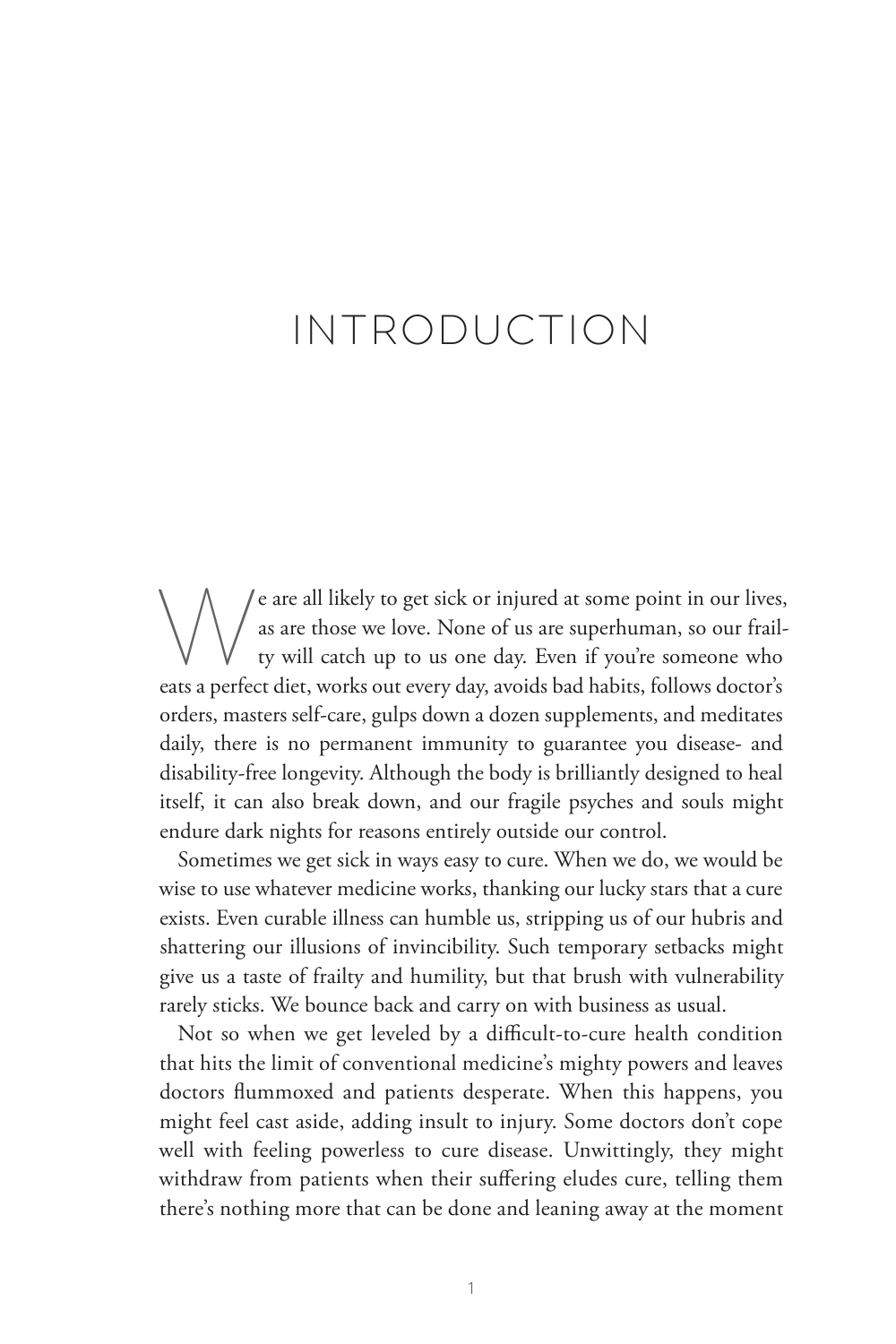they need someone who leans in. Feeling abandoned, disbelieved, isolated, scorned, or viewed as weak might feel even worse than whatever made you ill to begin with.

To stay present, openhearted, and empathetic with someone suffering in ways you can't relieve is no small task for those trained to "fix" people. Some are gifted in this way; some aren't, not because they're not good people but because it makes them feel uncomfortably powerless and vulnerable when, because of their own wounds, they might fancy themselves the opposite. They don't realize that connection heals, whereas pulling away hurts.

For most of us, being chronically or life-threateningly ill or disabled elicits painful vulnerability. As with sucking air over a toothache, we tend to cringe not only because being sick can hurt but also because we feel scared, impotent, helpless, and even damaged. This can evoke shame, as if it's a sign of weakness, or even worse, of moral or spiritual inferiority. We might go into our darkest places, catastrophizing and imagining that the suffering will never end, or if it does, it might end only in death.

This all-too-common situation can thrust you somewhere few would willingly go, down into the landscape of soul, where we encounter loss, fear, disappointment, loneliness, hopelessness, despair, grief, nakedness, and mortality. To those living in a culture that loves ascending, rising up, staying positive, practicing optimism, and revering strength, *down*  can be a dirty word. But from the point of view of the soul, down is *holy ground.* When our health outcomes are uncertain, when we've tried what we can to get better and nothing is working, this holy ground can be a portal to healing. Whether we walk through that sacred doorway is a choice that every individual has the right to make because all are entitled to their own journeys. Whether you step into that opportunity, the portal to healing beckons those ready to cross that threshold.

Perhaps you are ready, or maybe you stand at the threshold, wondering. This book gives you ways to approach that threshold, whether you choose to tiptoe across or cannonball into the deep end.

Many books about health focus on offering hope. They tell you rare but inspiring (and difficult to prove) miracle stories. Yes, grounded hope is good medicine for combating despair. Hope can give you a boost that lifts you over a hump when you can't bear to walk even one more step uphill. Indeed, this is a book about hope because some patients who feel hopeless do get better when they're finally provided the right treatment. I'll be offering you some of these medicines, which your doctor was most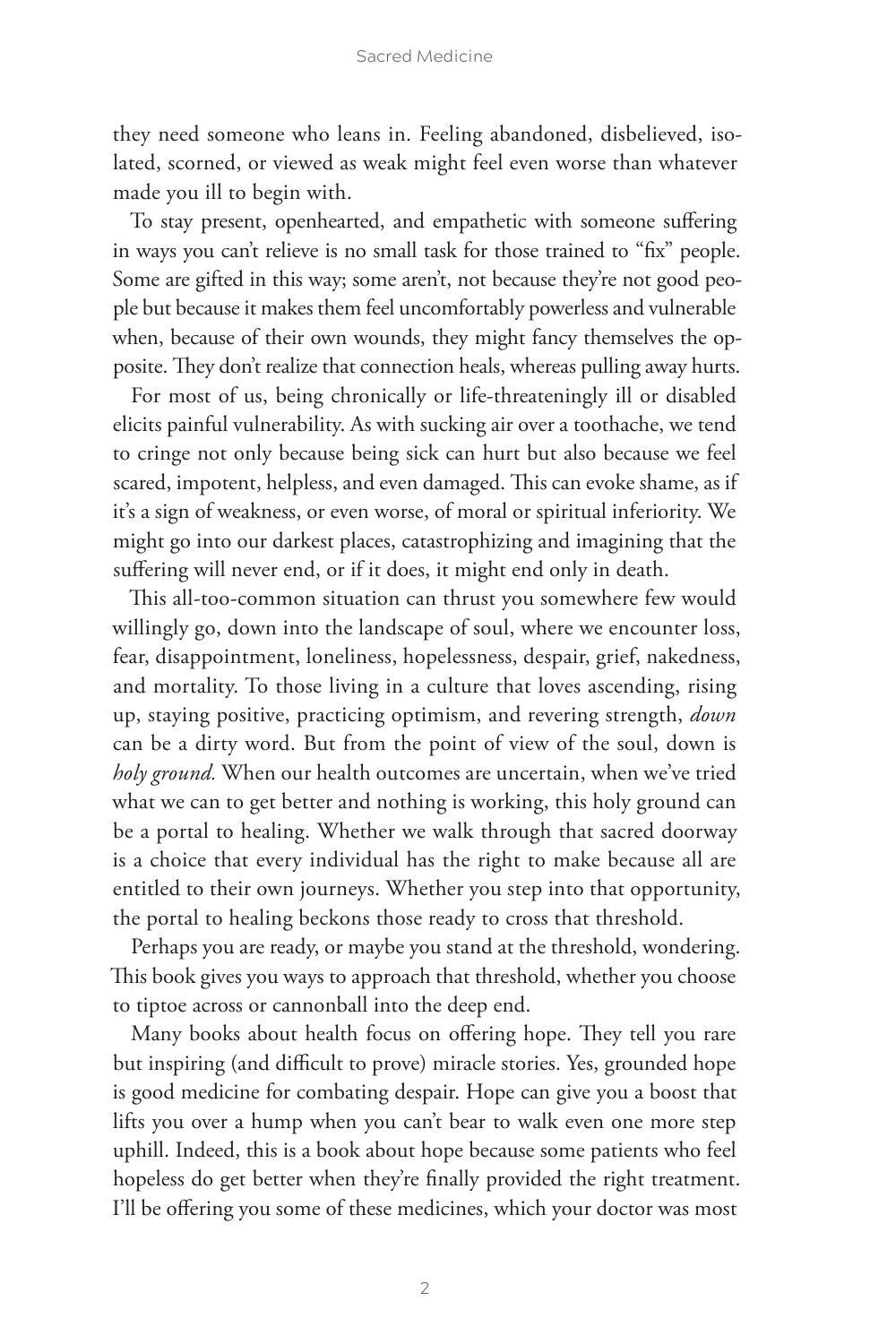likely not trained to include in your Prescription for Health, and it's possible you'll find the relief you've been praying for.

But there are no guarantees. Some suffering cannot be relieved; it can only be borne. In the face of such suffering, there might be no hope. There might be only love to help us avoid bearing our burdens alone.

Although we can do nothing but offer our compassion to those whose suffering cannot be relieved, as a physician, my heart breaks when I see patients suffer needlessly because no doctor told them there might be other options after conventional medicine hits its limits. Over the course of a decade, I set out to discover *what else* might ease suffering if you reach the point when the doctor says, "We've done all we can." For those who have eluded diagnosis or been saddled with a disease that has no known cure, are there medicines that might pick up where conventional medicine leaves off? Might there be tools in the world's medicine bag that serve as adjuncts to, or perhaps even replacements for, some conventional medical treatments with dire side effects and without the promise of a cure?

I had a hunch I had not been given the whole picture in my medical training, so I set out to find hope to offer you, dear reader. However, I want to do more than get your hopes up. I seek to offer you opportunities for healing. What does it mean to heal? By definition, it means *to become whole.* This is the work of the soul, this reclamation of wholeness, which often means venturing not only up into the light, so valorized in our culture, but also down into the holy ground of darkness, bringing the two together into something larger than the sum of their parts. As Rachel Naomi Remen—my spiritual mentor and author of *Kitchen Table Wisdom—*taught me, healing is different than curing. You can be healed without being cured, and you can be cured without being healed. But when healing happens, a cure is sometimes a welcome side effect. Even when it's not, healing makes you whole, and wholeness might just be the raison d'être of human existence.

#### WHOLENESS IN MEDICINE

Unfortunately, many who claim to promote health fail to realize the importance of wholeness in medicine, focusing unilaterally on the cure while neglecting the value of healing, which impoverishes everyone involved. Narrowing in on the quest for a cure while neglecting the healing process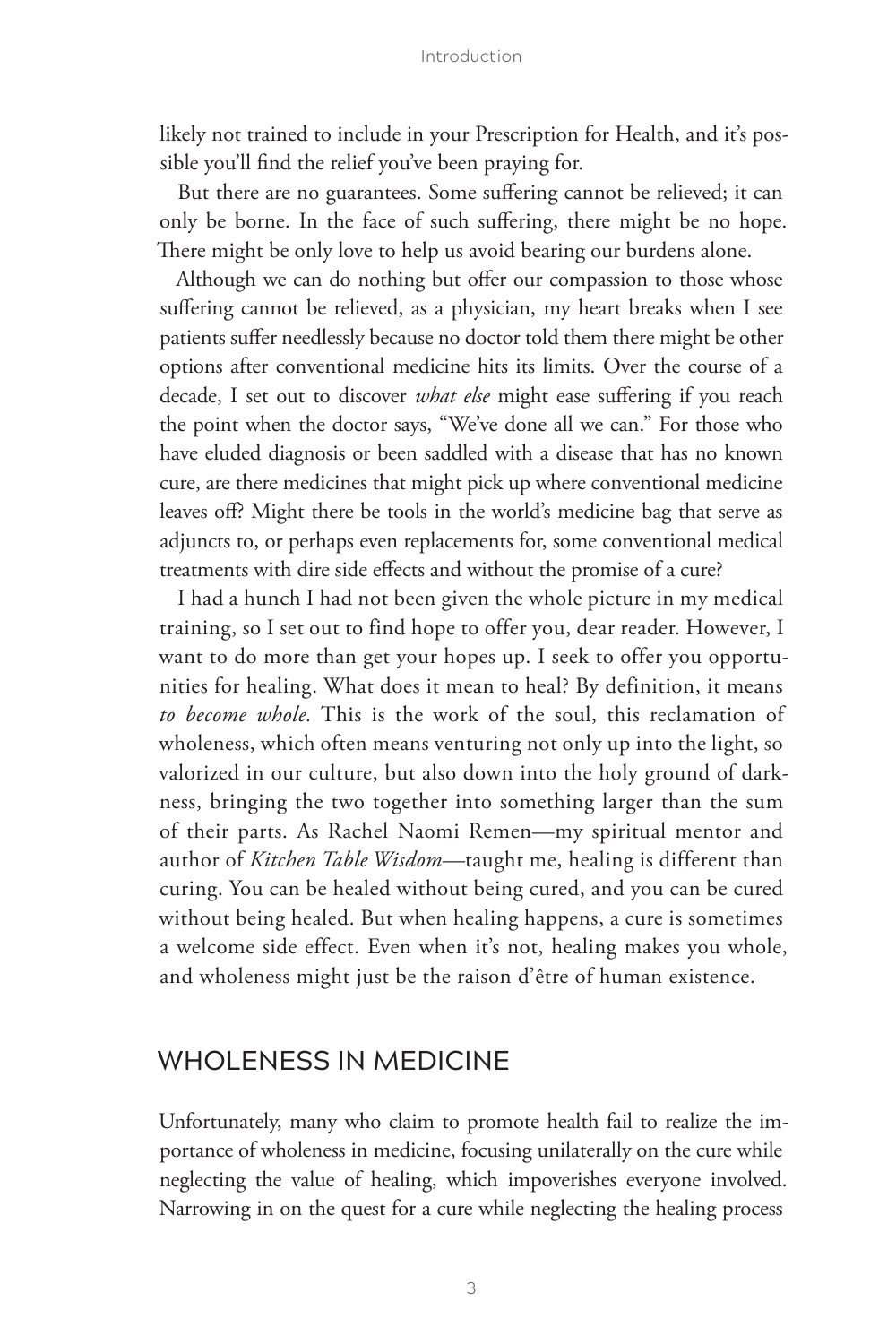fractures human wholeness and can cause harm, even if the cure happens. Yet this dismembered approach is built into conventional medicine.

By fragmenting the human body, mind, spirit, and energy field into parts siloed into various disciplines by academia, medicine suffers from this reductionism. The body is reduced to the biology department and medical school; the mind to psychology and neuroscience in college and psychiatry and neurology in medical school; the spirit to the religion department and the divinity school. The human energy field is reduced to the physics or biology department. And forget about the heart! Aside from the cardiology department, the heart doesn't even receive a place in academia, except maybe in the literature department.

This fragmented approach to medicine goes all the way back to the mind-body dualism of Descartes in the sixteenth century. The split between spirituality and science goes even further back. But what if, instead of separating these aspects of healing into silos, we healed the rifts, housing them together in a medicine of wholeness?

Although the advent of integrative, functional, naturopathic, and osteopathic medicine is changing this picture, it's still true that few mainstream allopathic doctors prescribe anything but conventional medicine to patients. Nutritional medicine, herbs, and supplements aren't usually on an MD's radar, much less medicines from other cultures, such as Traditional Chinese Medicine (TCM), Ayurvedic or Tibetan medicine, Indigenous healing and shamanism, or spiritual medicines, such as energy healing or faith healing.

As a conventionally trained physician who has spent more than a decade trying to figure out *what else* helps us heal beyond what they taught me in medical school, I now realize that, although medical reductionism comprises either/or polarizations (conventional medicine *or* natural medicine, doctors and drugs *or* spiritual healing), healing is full of both/and paradoxes (conventional medicine *and* natural/spiritual healing).

Perhaps you, dear reader, have approached your own health care in black or white. Maybe you've always thought optimal health comes only from following your doctor's orders—but now you're struggling with a physical or mental health issue your doctor can't seem to solve. Perhaps you've gone the other route, avoiding doctors, drugs, and surgeries altogether and always relying only on natural approaches—yet now you're wrestling with something your naturopath, chiropractor, and acupuncturist can't seem to cure.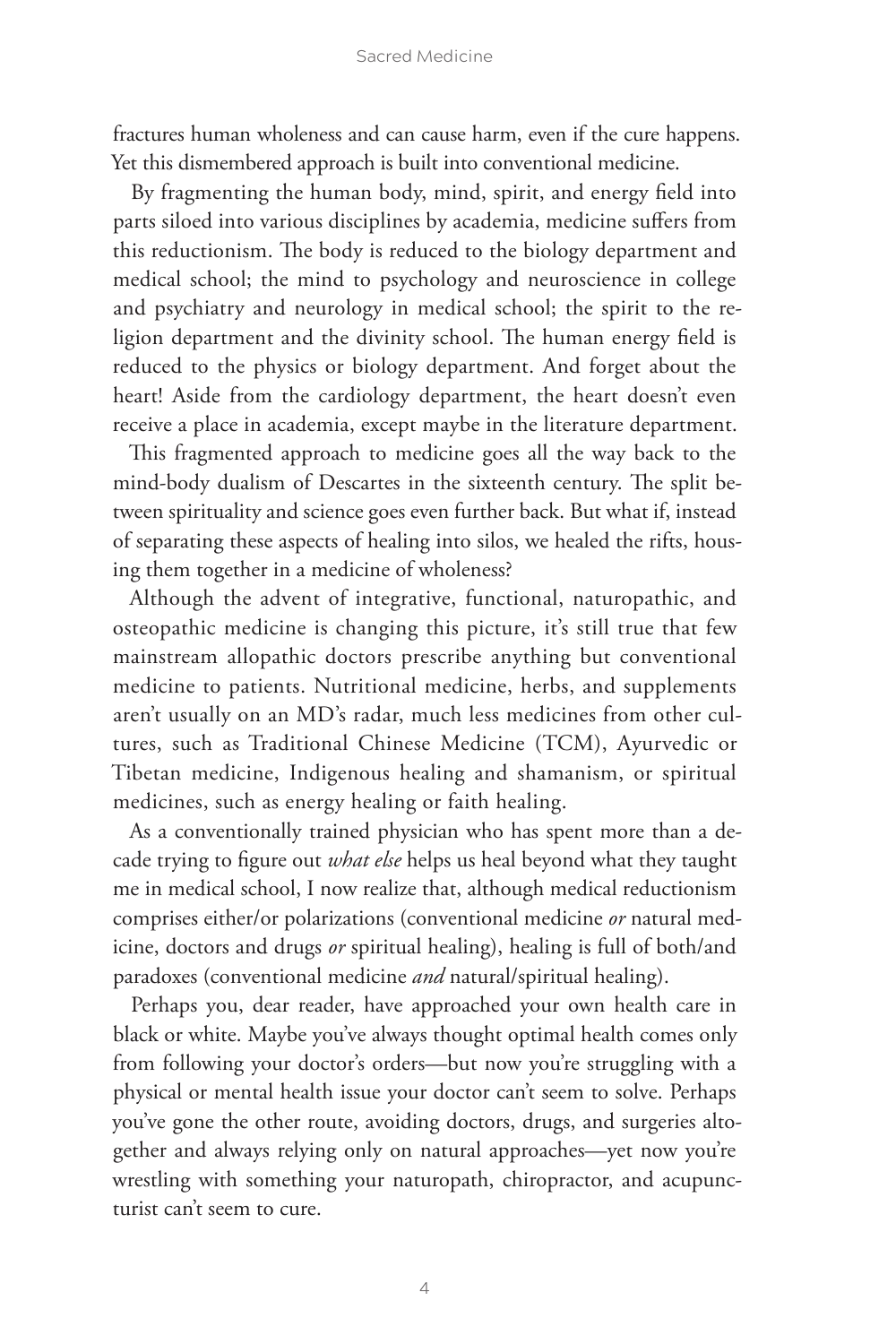As a doctor who took a sacred vow to lean in and devote my life to doing whatever I can to ease the suffering of others, my heart breaks when I see people suffering needlessly because they only know about or are only willing to use the kind of medicine authorized by whatever side of the conventional medicine/complementary and alternative medicine (CAM) divide they find themselves. It can be disheartening to see how much the conventional medicine camp and the CAM camp demonize and diminish each other. Some doctors are skeptical of CAM methods, dismissing them as "unscientific," mouthing off about how it's all snake oil, and treating the people who practice or seek these treatments with derision and contempt. On the other side, some CAM providers or people who use them fall into an "antimedicine" camp, avoiding doctors at all costs; holding reality-denying, antiscience beliefs; feeling betrayed by conventional medicine; and fearing the legitimate damage it can cause. The problem is that when we polarize into camps, we miss out on symptom-relieving or even curative treatments that might be on the other side of the divide. Then people needlessly suffer and die. Why do we do this? Because far too many people stubbornly care more about being *right* than being *healed.*

This is not a book about who's right and who's not; it's a book about healing. When healing happens, you might even find you don't care so much about which camp is right. You care about easing suffering—using *whatever works.*

#### BRIDGING THE CAMPS

My life path has situated me smack dab in the middle of these two polarities. I am a doctor who loves science and is in awe of what modern medicine can do. I trained at fancy universities, such as Duke and Northwestern, and was fully indoctrinated and stubbornly dogmatic in my adherence to the conventional medicine camp as a result of both my academic training and my physician father. But my worldview shattered by the time I was thirty-six. I wound up leaving my job at the hospital not only because I became disillusioned and "morally injured" by the limitations of conventional medicine and the US health-care system but also because, by the time I was thirty-three, I was a patient taking seven drugs for a variety of health conditions my doctors couldn't seem to cure, and I was afraid I might not live to forty.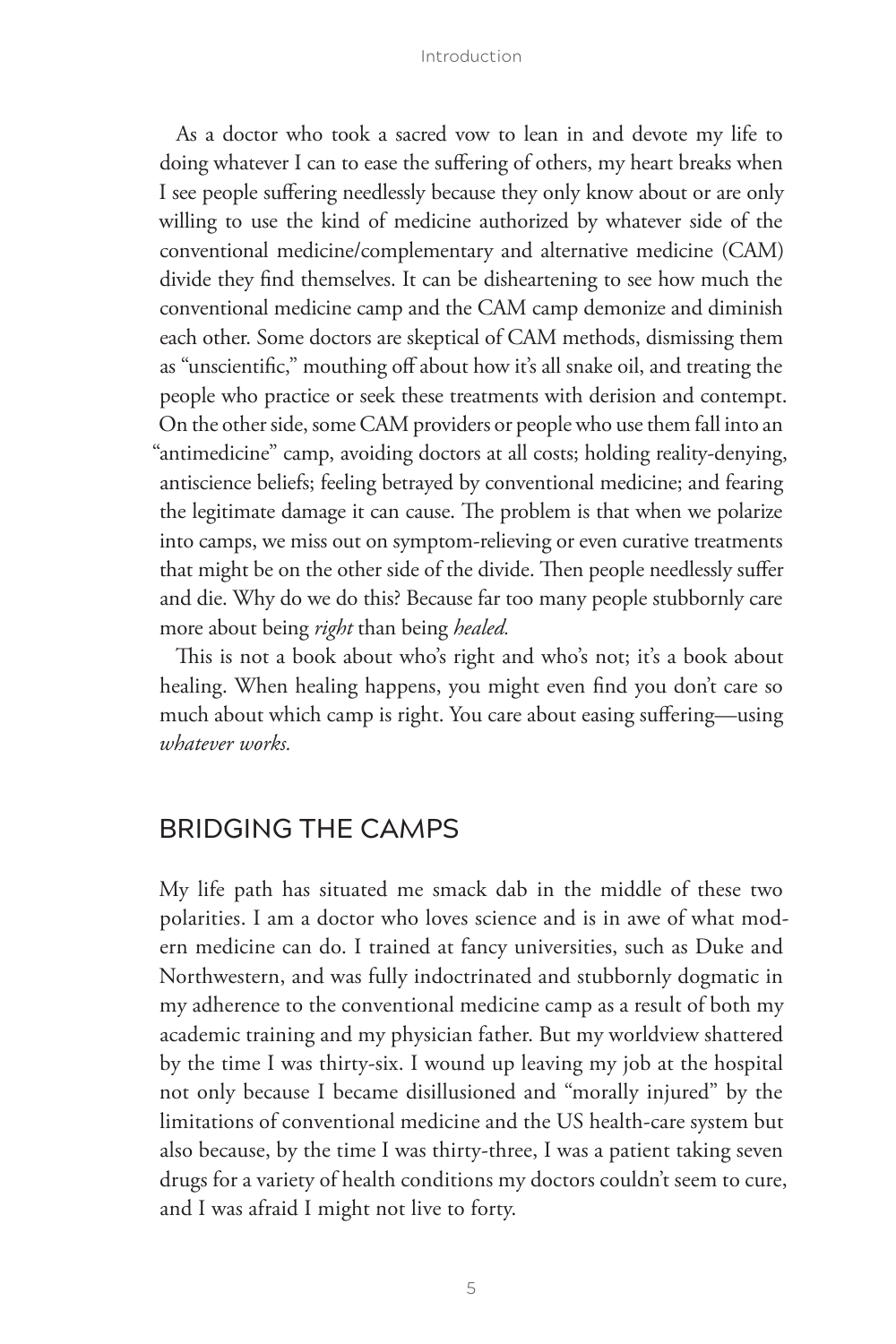In 2007, after becoming a mother, losing my father to cancer, getting fed up with life in the hospital, and feeling hopeless about my medical issues and suicidal to boot, I quit my job as an OB/GYN and embarked upon a journey to discover *what else* helps us heal. I stepped out of the silo of what I was taught in medical school. This took me down a path of exploration beyond conventional medicine—mind-body medicine; psychoneuroimmunology; natural, integrative, and functional medicine; bioidentical hormones; supplements; acupuncture; Qigong; food as medicine; yoga; meditation; all kinds of spirituality; Indigenous healing; energy medicine; dance; creativity; and, ultimately, trauma therapy as it relates to curing illness.

Unlike some doctors who leave medicine and rebel against their training, turning their backs on what they learned and entrenching themselves in the CAM camp, I never lost my respect for the life-saving aspects of conventional medicine. Even though I had my eyes wide open to the limitations and potential dangers of my profession, and I no longer believed it was the *only* medicine in the medicine bag, I neither turned my back on it nor joined the other camp.

By the time I was fifty-two, I had spent fourteen years studying and practicing conventional medicine and another fourteen years studying and practicing everything else along the health, wellness, psychology, yoga, and spirituality gamut. I found just as much shadow in that world as I did in the world of conventional medicine, if not more. You might say I've been a doe-eyed devotee of both camps, but I've also been disillusioned by both. I'm sort of a unicorn but also a bit of an unusual expert in both camps. I know from direct experience that both offer gems and garbage. Both can wow us with miracles or horrify us with malpractice, ethics breaches, criminal acts of fraud and corruption, and even violent crimes, such as rape. This makes me incapable of idealistically lauding either camp as the panacea that will cure all that ails you or unilaterally demonizing, disavowing, or blaming either camp. In other words, there's light and shadow in all medicines, and your job, dear reader, is to educate yourself, practice discernment, and make wise choices about which tools from the world's medicine bag will serve you best. This book will help you learn how.

I started perceiving medicine not as black or white but as the kind of both/ and you might experience if you've ever looked at one of those Gestalt images. You know the black-and-white image that looks like either two black facial silhouettes gazing toward each other or a white vase? Depending on how you alter your perception, you can see the two faces or you can see the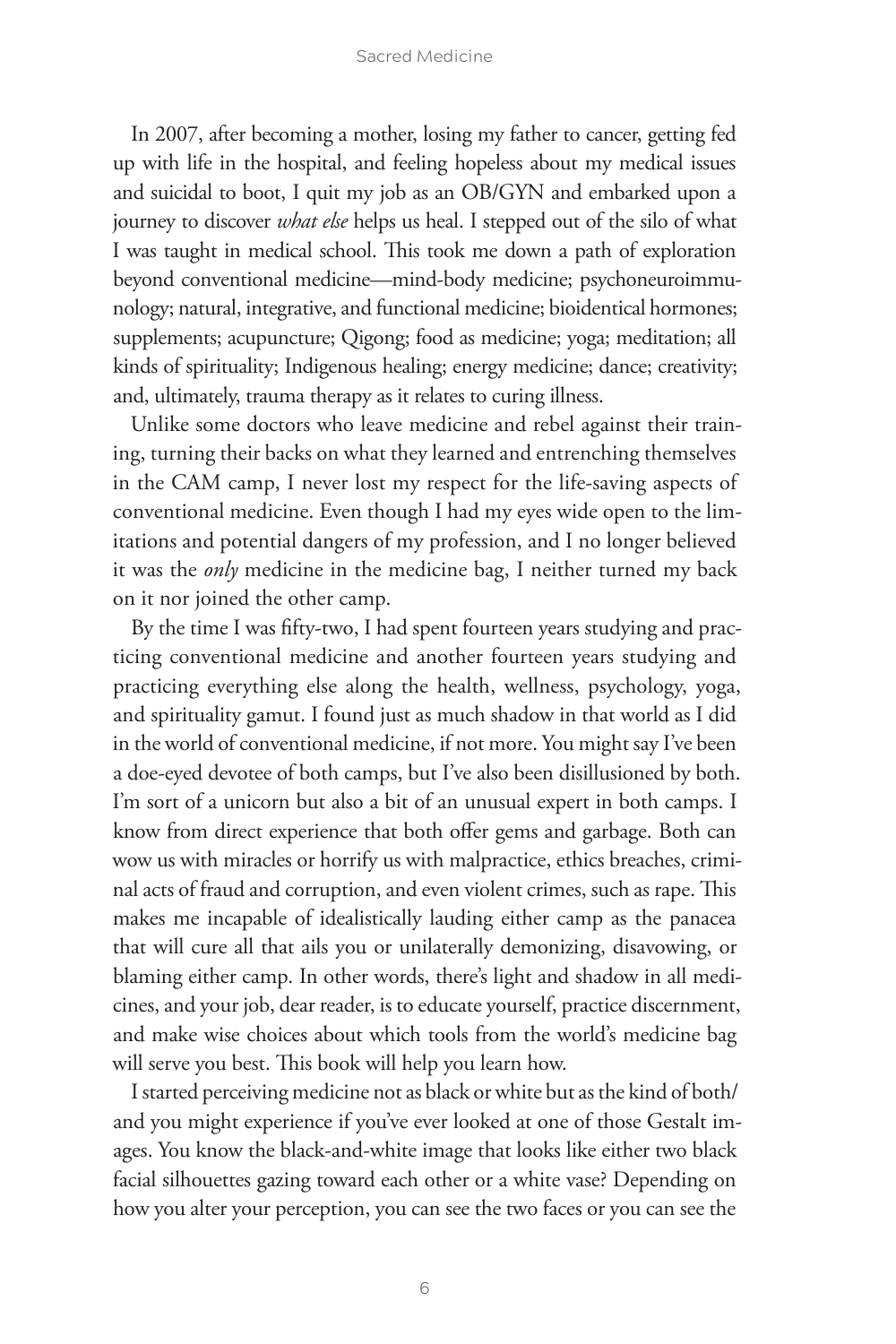white vase, but it's practically impossible to see both images simultaneously. You can almost hear the two camps of medicine arguing.

"It's two black faces, asshole!"

"No, you idiot, can't you see? It's so *obviously* a white vase!"

Both are right, and both are wrong—because both have an incomplete view of the whole picture.

Some people approach medicine the same way. But make no mistake about it: Limiting how you approach health care to one camp or the other could prevent you from having the best possible health outcome, and as I said, it would be heartbreaking if you continued to suffer needlessly. As someone standing on the bridge between camps, I can see both the two faces and the white vase—and I'm here to help you expand your perception too. Especially if you or someone you love is wrestling with a mental or physical illness your conventional or CAM providers have not been able to help you cure, *this book is for you.*

I'll tell you a story about the health-care providers I teach in the training program I founded almost a decade ago—the Whole Health Medicine Institute (WHMI). I started WHMI as a kind of Medical School 2.0. In the beginning, it was for medical doctors only, to teach physicians everything I was learning about the camp of healing we didn't hear about in medical school. But so many healers with letters after their names got insulted! By making the program exclusively for MDs and DOs, we inadvertently triggered a long-festering wound among the naturopaths, chiropractors, acupuncturists, therapists, energy healers, nurses and nurse practitioners, midwives, and physician assistants. Our exclusion criteria needled all their inferiority complexes born of a hierarchy in modern culture that tends to put doctors at the top and undermine the value of what all other health-care providers offer. Not wanting to exclude anyone genuinely interested in Whole Health, we decided to allow anyone who wanted to learn this material to enroll as a student. To avoid setting up an internal hierarchy, we didn't even put any letters at the ends of names on student nametags. We decided to be the "camp of no camps," a bridge between them that recognizes and honors *all* medicines. We figured that everyone was equal and had something of value to offer, and we were all here to learn, heal, love, and accept each other and to humble ourselves before the mystery of healing.

A curious thing kept happening. All our students were healers of some sort, but many were also patients struggling with illnesses and

7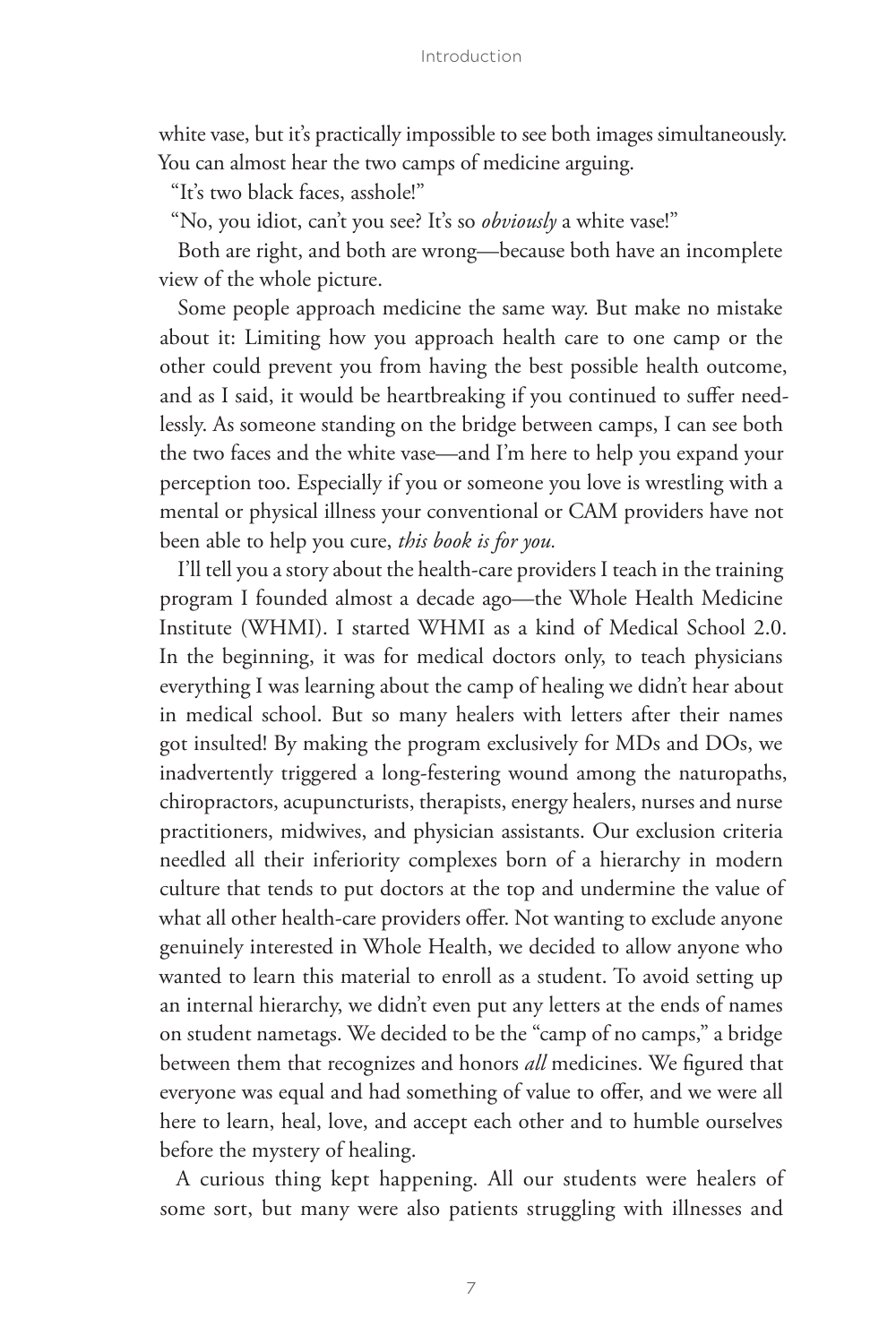disabilities and longing for relief. Doctors with mystery illnesses conventional medicine hadn't been able to diagnose or cure enrolled. So did chiropractors with back pain chiropractic medicine hadn't helped. Energy healers who avoided doctors like the plague got illnesses energy medicine couldn't cure, and TCM doctors found their herbs and acupuncture needles failing to relieve their symptoms. So, in search of a cure—and in close proximity to healers from other camps because they were all students in the same school—many wound up having to venture into what they often considered an enemy camp.

Voilà! A curious percentage of them had unexpectedly good health outcomes that felt like miracles after their own camp had failed to offer relief. This was both a surprise and a wound to their egos. As it turns out, crossing the bridge from one camp to the other—and humbly walking back and forth across that bridge as needed, guided by a symphony of intelligences you can learn to cultivate within yourself—seems to make some people miracle prone. And that is what I wish for you, dear reader, not as a false promise but as a prayer that you might find relief, and that if you can't, your suffering might be carried on the wings of compassion.

In order to make yourself miracle prone, you'll need to let go of seeing your health care in black or white and bridge the camps with a more paradoxical way of getting your health-care needs met. How? By embracing what I call the *paradoxes of healing*. I'll unpack these paradoxes throughout the book, but to show you how much you might need to stretch beyond black-and-white binaries, I'll introduce you to some key paradoxes.

### THE PARADOXES OF HEALING

- You can heal yourself *and* you can't do it alone.
- Conventional medicine can save lives *and* conventional medicine is the third highest cause of death in the United States.1
- Keep an open mind *and* don't be so open your brains fall out.
- Be clear in your intention to heal *and* surrender attachment to outcomes.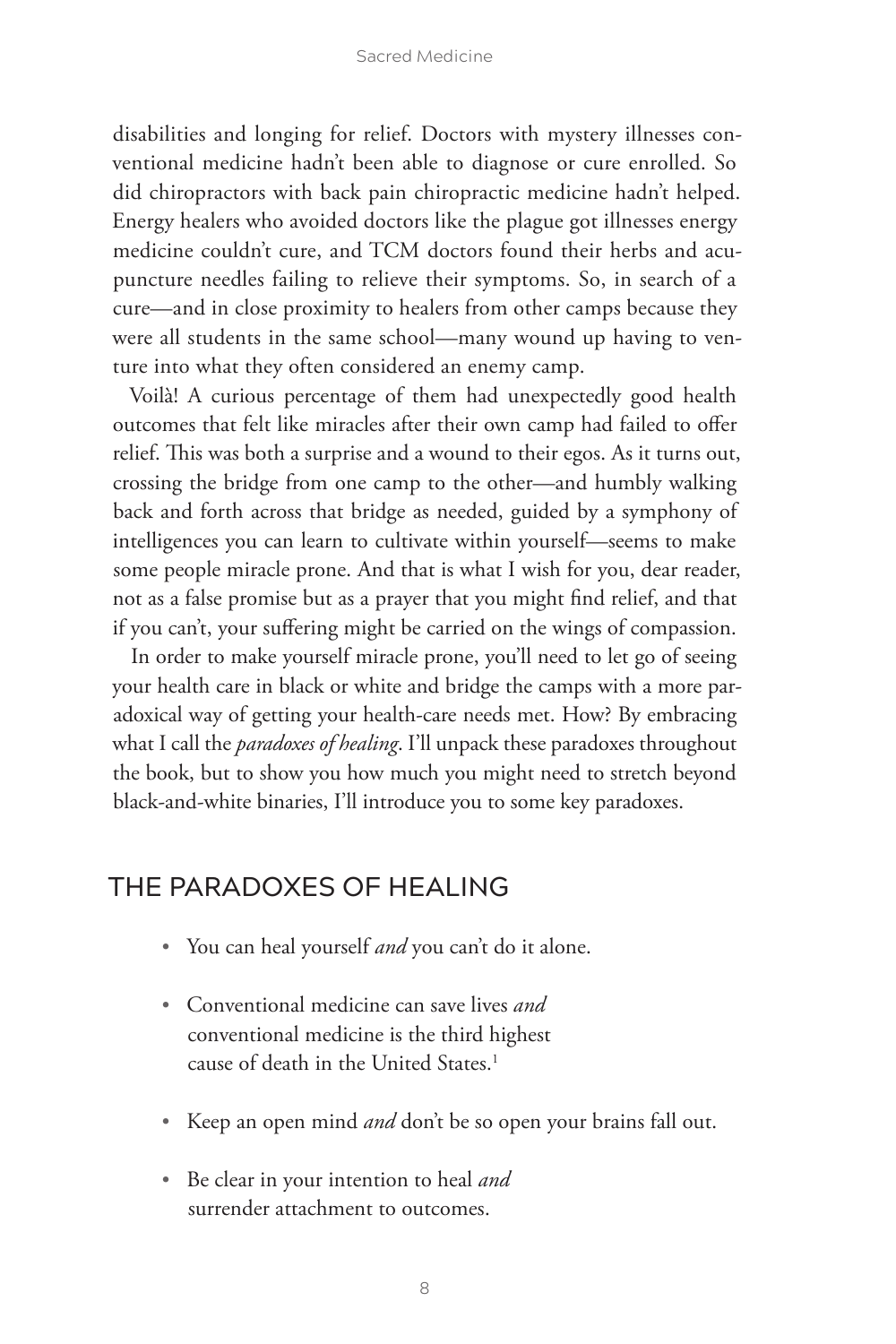- Trust your intuition *and* follow the science and apply critical thinking.
- Believe in magic and miracles *and* avoid indulging in magical thinking and denial.
- Be proactive about taking back your power *and* go with the flow.
- Your disease is not your fault, *and* your healing journey *is* your responsibility.
- Stay hopeful *and* be realistic.
- Lead with your heart *and* use your head.
- Be guided by germ theory *and* terrain theory.
- Your thoughts *influence* reality, *and* your thoughts cannot *control* reality.
- We are one, *and* we are separate.
- Maximize self-help *and* be willing to ask for help and rely on others.
- Seek pain relief *and* feel your pain.
- Fear can cause disease *and* repressing or ignoring fear can kill you.
- We are not our bodies, our emotions, or our identities, *and* we are all those things.
- Identifying with your ego can limit your growth and lead to illness, *and* the only way to grow beyond the ego is to stop demonizing it—befriend it, love it, heal it, and integrate it.